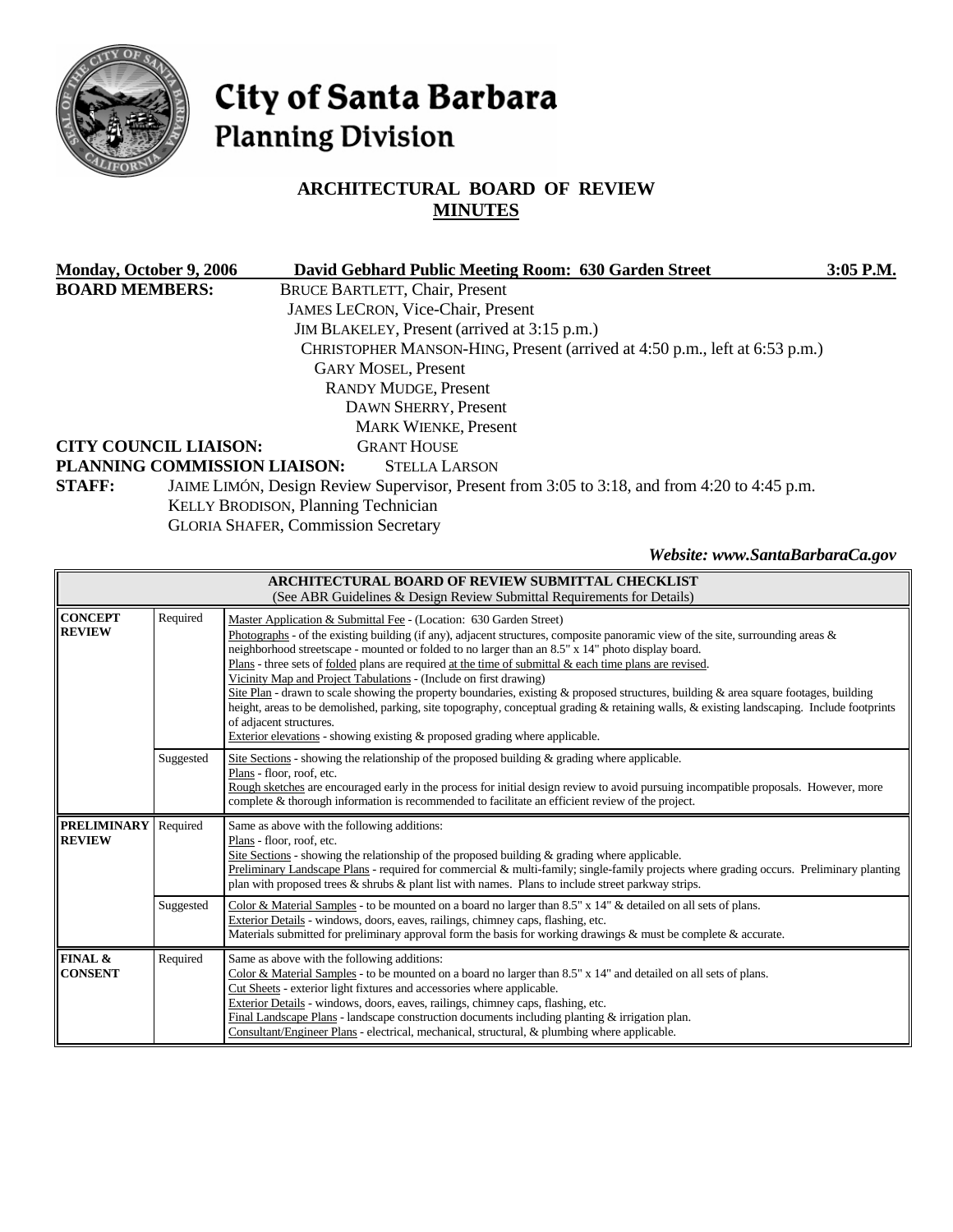- The approximate time the project will be reviewed is listed to the left of each item. It is suggested that applicants arrive 15 minutes early. The agenda schedule is subject to change as cancellations occur. Staff will notify applicants of time changes.
- The applicant's presence is required. If an applicant is not present, the item will be postponed indefinitely. If an applicant cancels or postpones an item without providing advance notice, the item will be postponed indefinitely and will not be placed on the following Architectural Board of Review (ABR) agenda. In order to reschedule the item for review, a rescheduling fee will be paid and the applicant must fill out and file a Supplemental Application Form at 630 Garden Street (Community Development Department) in addition to submitting appropriate plans.
- All approvals made by the ABR are based on compliance with Municipal Code Chapter 22.68 and with adopted ABR guidelines. Some agenda items have received a mailed notice and are subject to a public hearing.
- The ABR may grant an approval for any project scheduled on the agenda if sufficient information has been provided and no other discretionary review is required. Substitution of plans is not allowed, if revised plans differing from the submittal sets are brought to the meeting, motions for preliminary or final approval will be contingent upon staff review for code compliance.
- The Board may refer items to the Consent Calendar for Preliminary and Final Architectural Board of Review approval.
- Preliminary and Final Architectural Board of Review approval is valid for one year from the date of the approval unless a time extension or Building Permit has been granted.
- **Items before the Board may be appealed to the City Council. For further information on appeals, contact the Planning Division Staff or the City Clerk's office. Said appeal must be in writing and must be filed with the City Clerk at City Hall within ten (10) calendar days of the meeting at which the Board took action or rendered its decision. The scope of this project may be modified under further review.**
- **AMERICANS WITH DISABILITIES ACT:** In compliance with the Americans with Disabilities Act, if you need special assistance to participate in this meeting, please contact the Planning Division at (805) 564-5470. Notification at least 48 hours prior to the meeting will enable the City to make reasonable arrangements.
- **AGENDAS, MINUTES and REPORTS**: Copies of all documents relating to agenda items are available for review at 630 Garden St. and agendas and minutes are posted online at [www.SantaBarbaraCa.gov](http://www.santabarbaraca.gov/) If you have any questions or wish to review the plans, please contact Kelly Brodison, at (805) 564-5470 between the hours of 8:30 a.m. to noon and 1:00 p.m. to 4:00 p.m., Monday through Friday.

# **LICENSING ADVISORY:**

The Business and Professions Code of the State of California and the Municipal Code of the City of Santa Barbara restrict preparation of plans for certain project types to licensed professionals. Applicants are encouraged to consult with Building and Safety Staff or Planning Staff to verify requirements for their specific projects.

Unlicensed persons are limited to the preparation of plans for:

- $\triangleright$  Single or multiple family dwellings not to exceed four (4) units per lot, of wood frame construction, and not more than two stories and basement in height;
- ¾ Non-structural changes to storefronts; and,
- ¾ Landscaping for single-family dwellings, or projects consisting solely of landscaping of not more than 5,000 square feet.

# **NOTICE:**

- 1. That on Thursday, October 5, 2006 at 4:00 p.m., this Agenda was duly posted on the indoor and outdoor bulletin boards at the Community Development Department, 630 Garden Street, and online at www.SantaBarbaraCa.gov.
- 2. This regular meeting of the Architectural Board of Review will be broadcast live and rebroadcast in its entirety on Wednesday at 8:00 a.m. on Channel 18.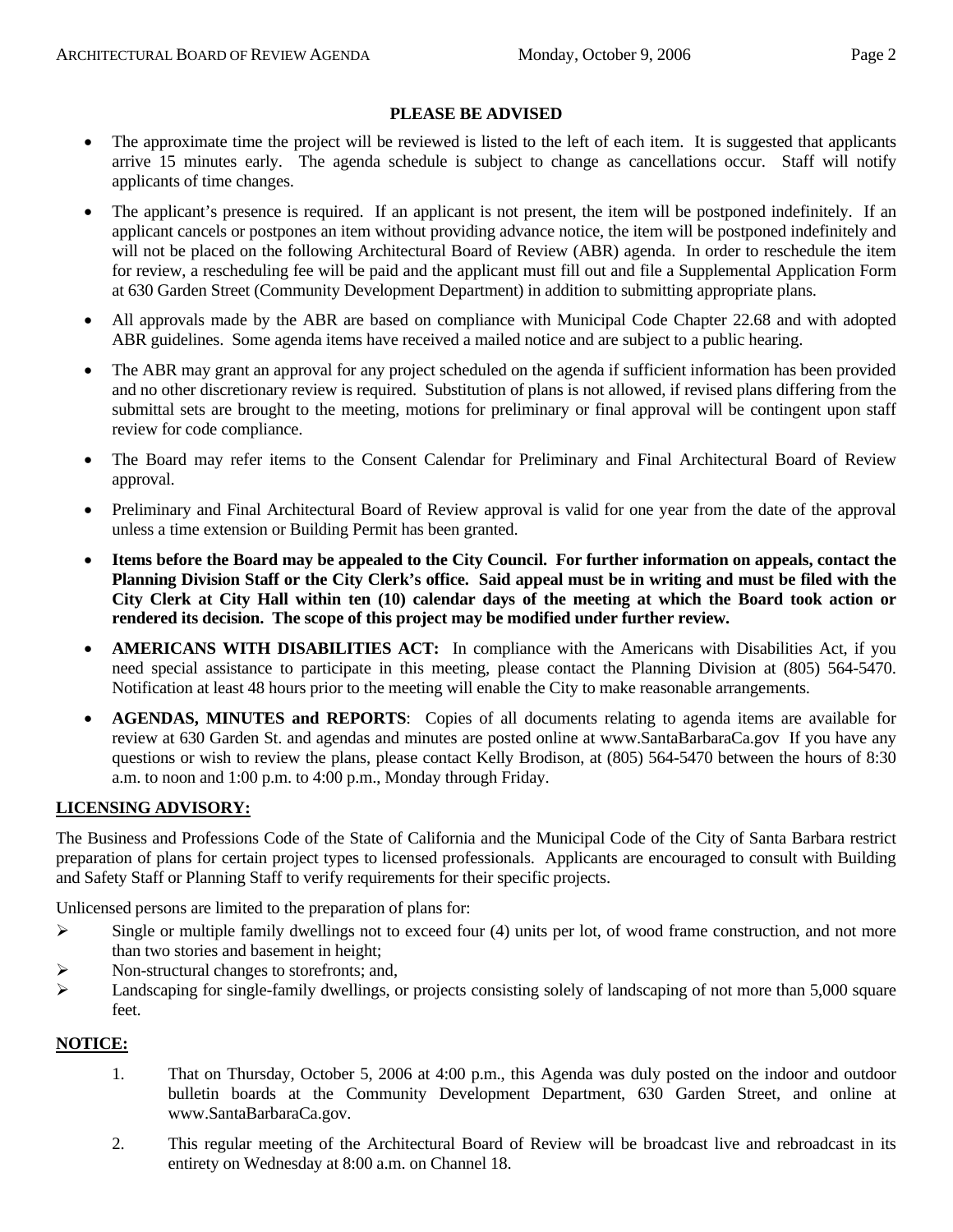#### **GENERAL BUSINESS:**

A. Public Comment:

Any member of the public may address the Architectural Board of Review for up to two minutes on any subject within their jurisdiction that is not scheduled for a public discussion before the Board on that day. The total time for this item is ten minutes. (Public comment for items scheduled on today's agenda will be taken at the time the item is heard.)

No public comment.

B. Approval of Minutes:

Motion: Approval of the minutes of the Architectural Board of Review meeting of October 2, 2006, with corrections. Action: LeCron/Mudge, 6/0/0. Sherry abstained. Blakeley absent.

C. Consent Calendar:

Motion: Ratify the Consent Calendar. The Consent Calendar was reviewed by Member LeCron with the exception of the landscaping for Item N, and reviewed by Member Mudge. Action: Randy/LeCron, 7/0/0. Sherry abstained.

- D. Announcements, requests by applicants for continuances and withdrawals, future agenda items, and appeals.
	- 1. Ms. Brodison made the following announcements:
		- a) Lisa Holzman-James, presenter for Item #4, 642 Surf View Drive, is a Landscape Designer, not a Landscape Architect as stated on the agenda.
		- b) The appeal of 216 Calle Laureles has been withdrawn.
		- c) Parlimentary Procedure Training is scheduled for Wednesday, October 25, 2006.
		- d) Notice clarification: the correct case number for 434 W Gutierrez is MST2006-00541, not the 2003 number indicated on the Public Notice. This item case will be heard on October 16, 2006.
	- 2. Board Member LeCron announced that he will step down from Item #10, 2515 Medcliff Rd.
- E. Subcommittee Reports.

It was reported that Chair Bartlett and Board members LeCron, Mosel, and Wienke attended the Upper State Street Walk.

F. Possible Ordinance Violations.

No reported violations.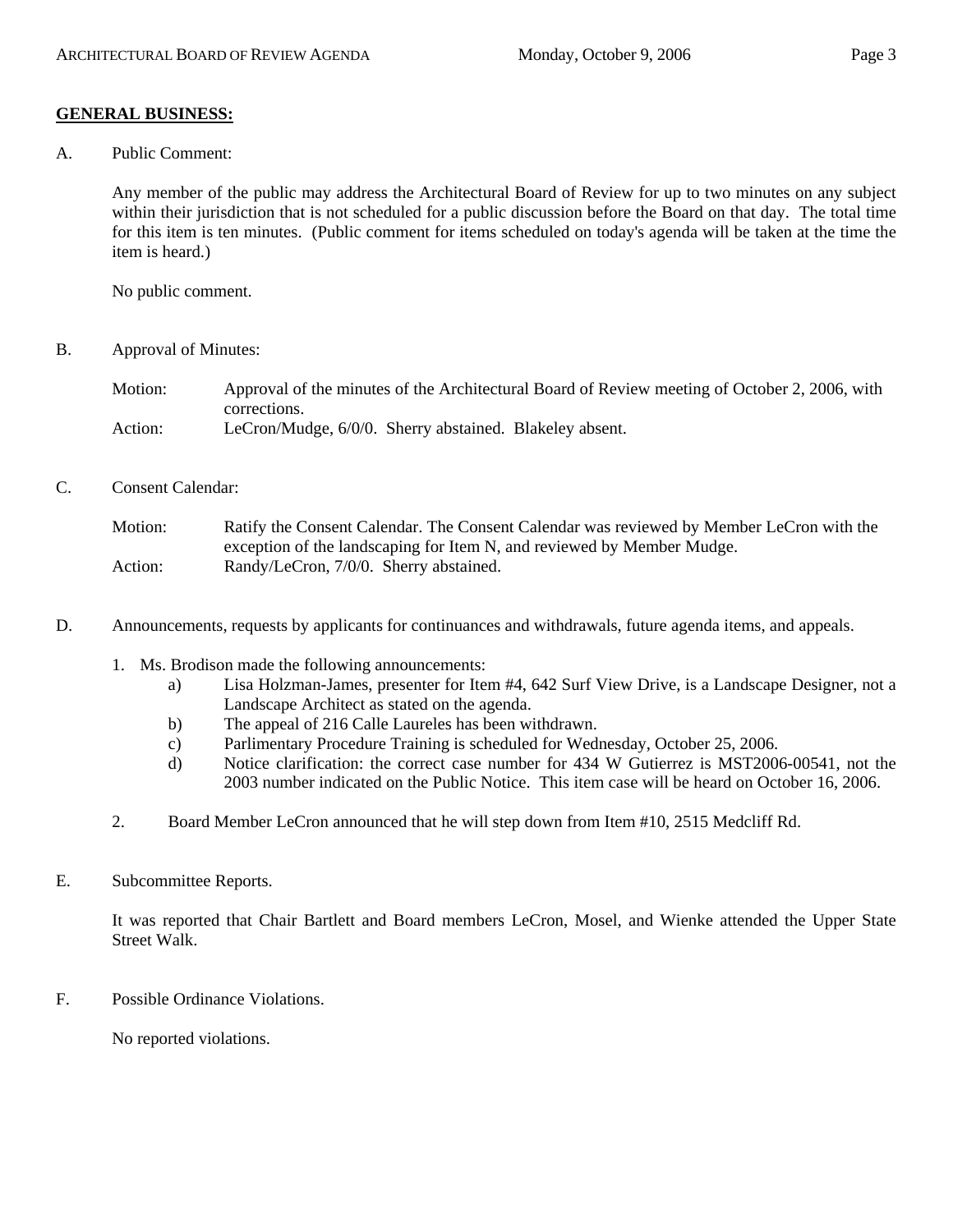# **PRELIMINARY REVIEW**

# **1. CITYWIDE** C-2 Zone

 Assessor's Parcel Number: 037-052-0RW Application Number: MST2005-00619 Owner: City of Santa Barbara Applicant: Heather Diez, Project Engineer Architect: Conceptual Motion

(The West Downtown Improvement Project proposal to install pedestrian lighting, repair sidewalk, and enhance intersections such as curb extensions and crosswalks, and new landscaping for the 0-400 blocks of West Anapamu and West Ortega.)

# **(ACTION MAY BE TAKEN IF SUFFICIENT INFORMATION IS PROVIDED.)**

(3:18)

Present: Louis Lazarine, City of Santa Department Redevelopment Agency; Edward De Vicente, Architect, Conceptual Motion; Josh Monroy, Architect; Allen Browning, Public Works, City of Santa Barbara.

Public comment opened at 3:47 p.m.

Dale Francisco, Santa Barbara Safe Streets, is not in favor of the bulbs outs, but is in favor of all other proposed improvements. Provided Board members a copy of the Review of Pedestrian Safety Research in the United States and Abroad, U.S. Dept. of Transportation, containing information related to the use of bulb outs.

Public comment closed at 3:48 p.m.

#### **Summary**

# **Motion: Continued indefinitely to the Full Board with the following comments:**

**1)** The Board appreciates the intent of the West Downtown pedestrian improvements on Anapamu and Ortega Streets, but with the following changes: **a)** Increase the project scope, to include the Anapamu Street at Chapala Street intersection as the pedestrian gateway to the west side. **b)** Provide a more consistent design theme in terms of engineering at the intersections, especially those intersections receiving new bulb outs and handicapped ramps. **c)** Provide more consistency with adjoining parkways where they abut the ramp conditions at the bulb outs. **d)** Proposed ramps and crosswalks should align so pedestrians are not forced into the center portion of the intersection. **e)** Street lights should be oriented on a 45 degree angle facing into the intersection to provide illumination for automobiles. **2)** One Board member suggested incorporating bio-swales into the bulb-outs; however, this is not the opinion of the majority of the Board. **3)** Maintain as many of the original stone curbs as possible. **4)** Sidewalk improvements are to match the original sidewalks in color and texture. **5)** Save the original contractor stamps or relocate them in adjacent areas. **6)** The proposed lighting standards and fluted concrete poles are enhancements to the neighborhood. **7)** Study ways to combine the new utilitarian features, such as the raised electric meters, and locate them more adjacent to existing infrastructure or to less noticeable mid-block locations, as opposed to the current corner locations. **8)** The Board is concerned with the appearance of the intersections,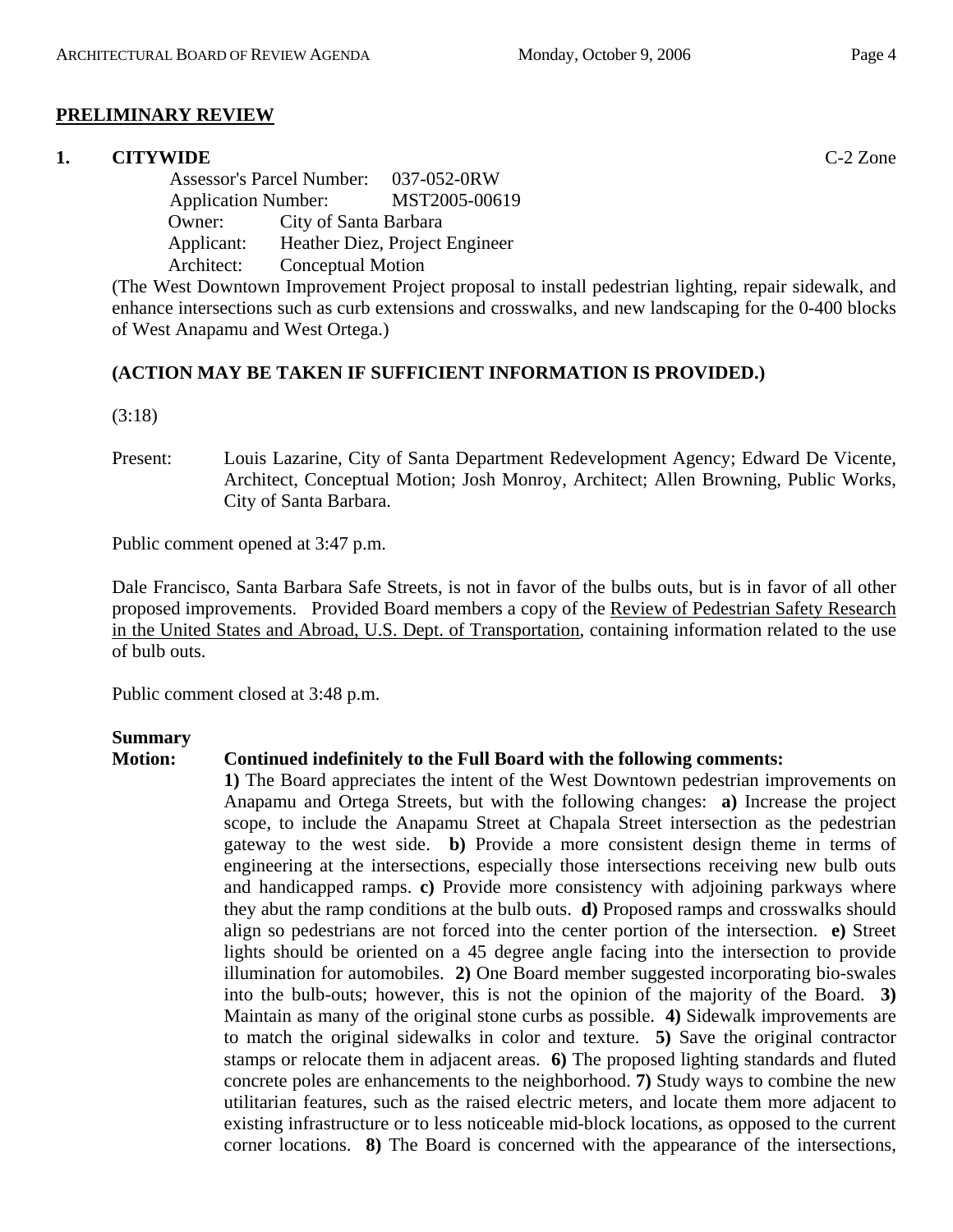especially with the current saw-cutting at the center intersection point. Provide a more homogenous solution with all new material at the center of the intersections. **9)** Reduce the amount of concrete banding at cross walks, where engineering is feasible. For example: directly adjacent to a concrete gutter. **10)** Include landscape under the Tipu trees where they occur. Do not limit the pallet to decomposed granite. **11)** Study alternatives to the Jacaranda trees where currently proposed. **12)** The majority of the Board feels of landscape between the adjacent handicapped ramps is required. **13)** Some Board members are concerned that the proposed bulb outs at Ortega and De La Vina appear awkward and create adverse pedestrian circulation issues.

Straw vote**:** How many Board members want more landscape at the bulb outs? 5/2/0.

Action: Mosel/Wienke, 7/0/0. Motion carried. (Manson-Hing absent.)

# **PRELIMINARY REVIEW**

#### **2. 85 N LA CUMBRE RD R-3/SD-2 Zone**

 Assessor's Parcel Number: 057-233-010 Application Number: MST2005-00295 Owner: American Heart Association Applicant: WYE Road Properties LLC Architect: Lenvik & Minor Agent: Trish Allen

(Proposal to demolish an existing 10 unit apartment building, and to a construct new 8,556 square foot, three-story condominium building with nine units, including one middle income unit and 19 parking spaces on a 18,150 square foot lot.)

# **(PROJECT REQUIRES COMPLIANCE WITH CITY COUNCIL DECISION DATED JULY 25, 2006.)**

(4:43)

Present: Dave Jones, Architect; Josh Monroy, Landscape Designer;

**Motion: Preliminary Approval and continued indefinitely to the Full Board for an In-Progress Review with the following comments: 1)** Restudy the south and east elevations to better integrate the tower. **2)** Study the material relationships at the base of the tower to better integrate them into the structure. **3)** Add more detail to the tower. **4)** Study the massing of the linkage bridge elements. **5)** The Board understands the City has approved the replacement of the tree adjacent to the proposed driveway, and the replacement tree will be a minimum of 25 feet from the new driveway. Action: Wienke/Sherry, 7/0/1. Motion carried. (Manson-Hing abstained.)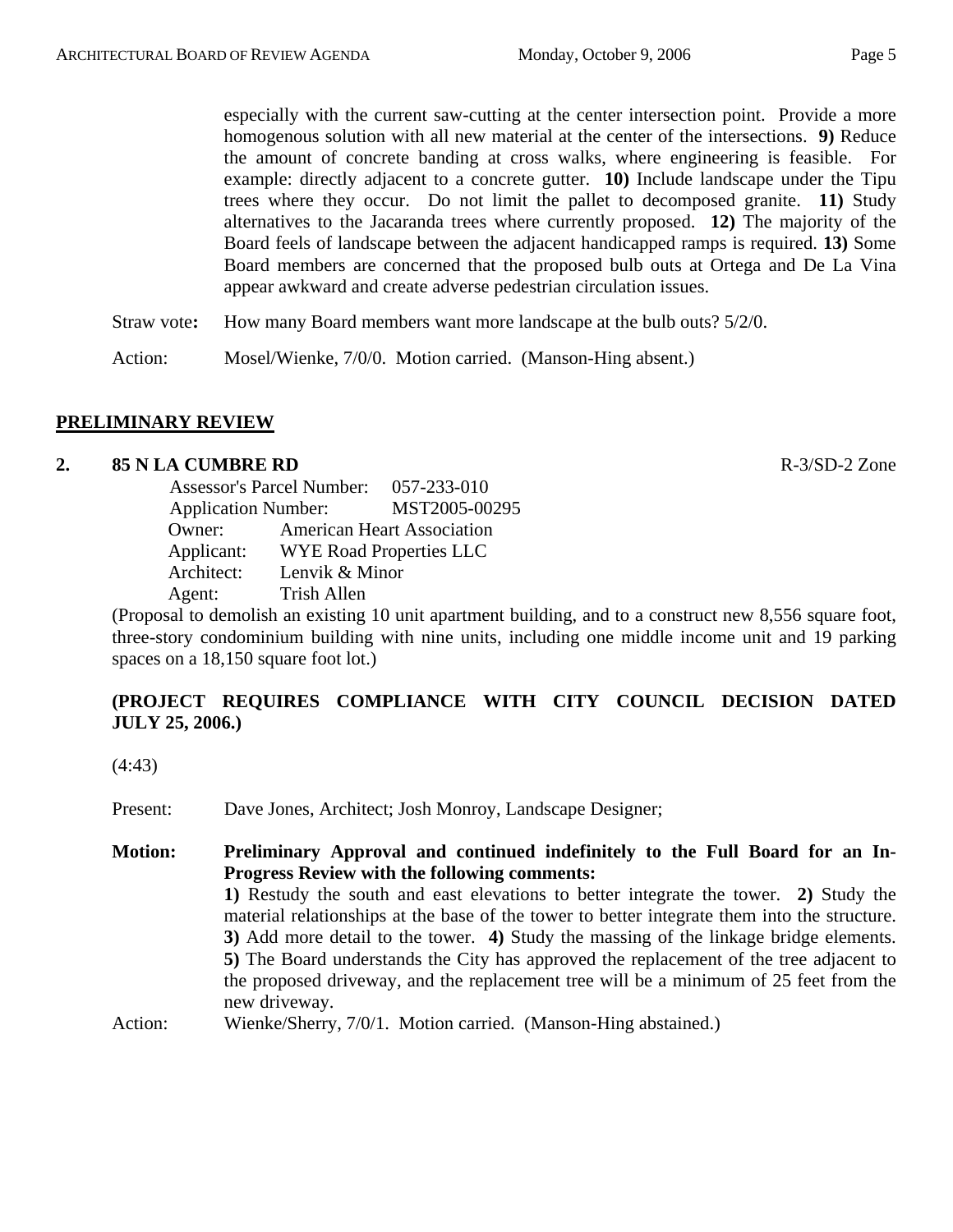# **CONCEPT REVIEW - CONTINUED ITEM**

#### **3. 1916 CHINO ST** R-2 Zone

 Assessor's Parcel Number: 043-122-022 Application Number: MST2005-00566 Owner: Angelo Salvucci Applicant: Susan McLaughlin Architect: David Winitzky Agent: Don Elconin

(Proposal for a condominium conversion of a one-story, 890 square foot, single-family residence and a two-story duplex with two 1,015 square foot units. The existing two-car carport will be demolished and a new two-car garage and an additional storage area will be constructed. The project will have three covered and three uncovered parking spaces, new pedestrian walkways, and additional hardscape for uncovered parking spaces.)

# **(Third Concept Review.)**

# **(COMMENTS ONLY; PROJECT REQUIRES ENVIRONMENTAL ASSESSMENT AND STAFF HEARING OFFICER APPROVAL FOR A TENTATIVE SUBDIVISION MAP FOR A CONDOMINIUM CONVERSION.)**

(5:13)

Present: Susan McLaughlin, Agent; David Winitzky, Architect; Derrick Eckelberg, Landscape Architect; Angelo Salvucci, Owner.

#### **Motion: Continued indefinitely to the Staff Hearing Officer with the following comments:**

**1)** The project is ready for Preliminary Approval and may return to the Consent Calendar. **2)** The Board appreciates the enhanced paving and landscape. **3)** The project addresses City of Santa Barbara Condo Conversion Items A through E: **a.** Unit design should create a sense of separate identity and individuality. **b.** Entries should be easily identifiable and functional. **c.** Open space should be designed to be useable, defensible, and safe. **d.** Special consideration should be given to privacy issues in the project design. **e.** Special attention should be given to appropriate project scale, especially with apartment buildings built in the '50s and '60s. **4)** Study the design and thickness of the entry trellis between the rear units (Units B & C).

Action: Wienke/Blakeley, 8/0/0. Motion carried.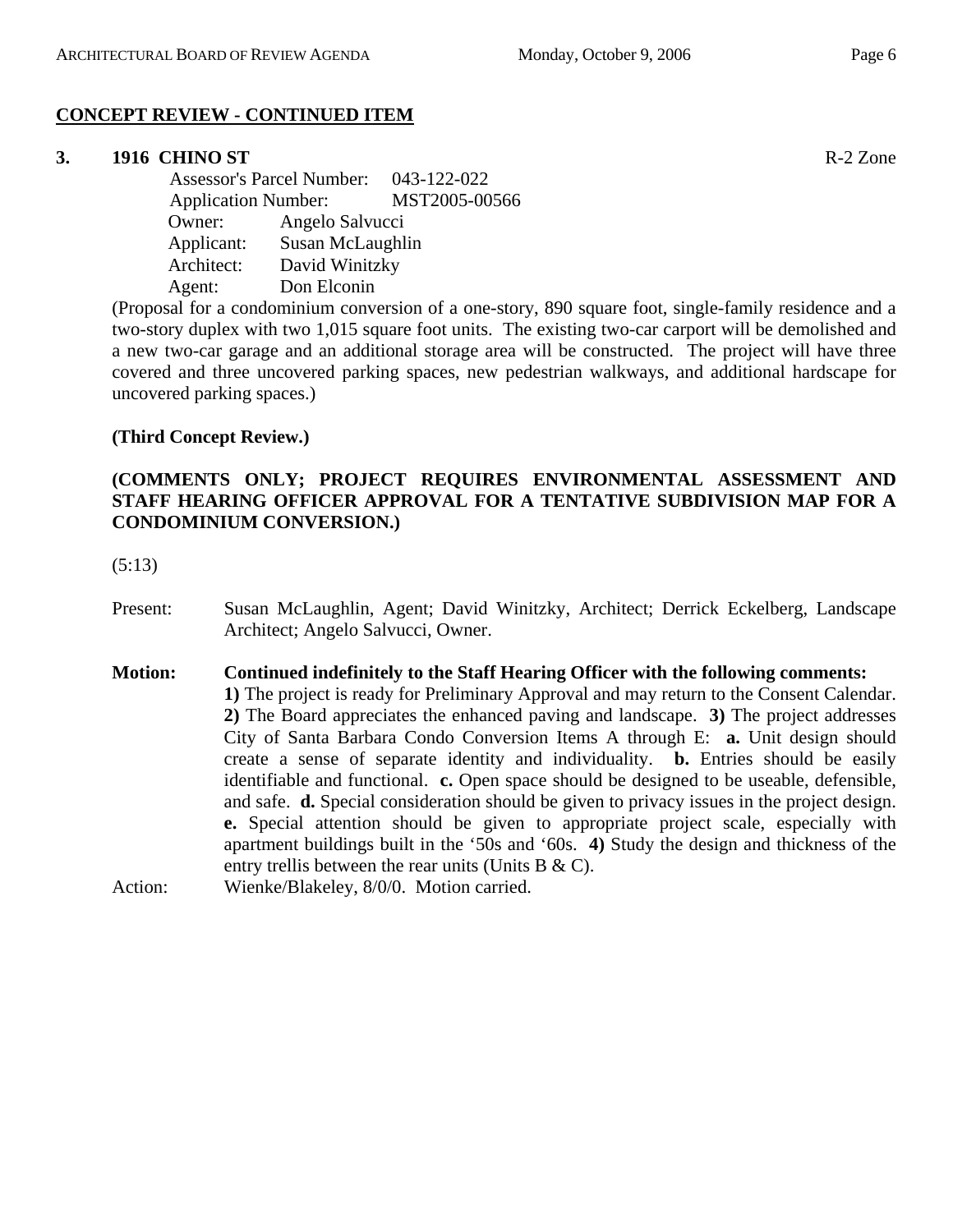#### **PRELIMINARY REVIEW**

#### **4. 642 SURF VIEW DR** E-1 Zone

| <b>Assessor's Parcel Number:</b> | 035-093-008         |
|----------------------------------|---------------------|
| <b>Application Number:</b>       | MST2005-00790       |
| Owner:                           | Tony and Mar Arroyo |
| Landscape Designer:              | Lisa Holzman-James  |

(Proposal to add 183 cubic yards of fill dirt and construct 280 linear feet of new retaining walls to stabilize hillside landscaping on the eastern portion of an 11,858 square foot lot in the Hillside Design District. The proposed heights of the walls range from 1' - 8' above natural grade. Also proposed is an as-built retaining wall ranging from 3' to 9' above grade in the western part of the property. A modification is required for the as-built walls encroaching into the 30 foot front yard setback in the western part of the property.)

#### **(Modification approved on March 29, 2006.)**

# **(PROJECT REQUIRES NEIGHBORHOOD PRESERVATION ORDINANCE FINDINGS.)**

(5:30)

Present: Lisa Holzman-James, Landscape Designer; Jim Buster, Consultant.

# **Motion: Continued indefinitely to the Full Board with the following comments:**

**1)** Provide a detailed topographical survey of the slope. **2)** The Board appreciates the single wall scheme as opposed to the multi-wall scheme. **3)** Study the height of the wall in relation to the patio with the goal of reducing the wall height as much as possible by: **a)** sloping the planter element and, **b)** reducing the curve of the patio, and **c)** adding wider landscaping between the sidewalks and the 3 foot retaining wall. **4)** Materials of the wall are to match the existing slump stone wall at the entry from Meigs Road. **5)** Provide site sections through all retaining walls.

Action: LeCron/Wienke, 8/0/0. Motion carried.

**\*\*\*\*\*\*\*\*\*\*\*\*\*\*\* THE BOARD RECESSED FROM 6:00 P.M. UNTIL 6:29 P.M. \*\*\*\*\*\*\*\*\*\*\*\*\*\*\***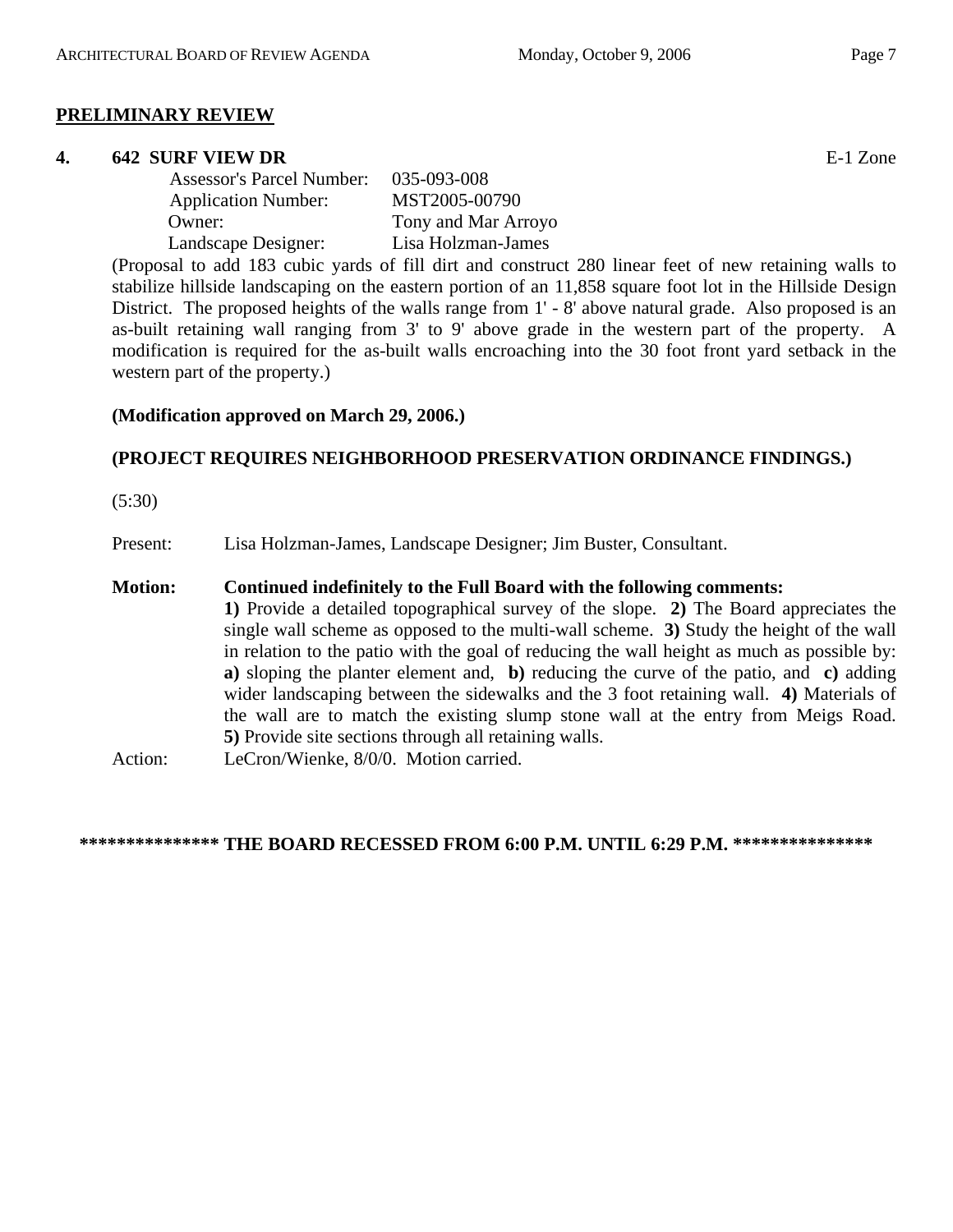# **PRELIMINARY REVIEW**

#### **5. 336 N MILPAS ST** C-2 Zone

| <b>Assessor's Parcel Number:</b> | 031-371-021               |
|----------------------------------|---------------------------|
| <b>Application Number:</b>       | MST2006-00236             |
| Owner:                           | <b>EHE Realty Company</b> |
| Architect:                       | Paul Poirier              |
| <b>Business Name:</b>            | Longs Drugs               |

(Proposal for a new one-story 12,121 square foot commercial building and a 49 space parking lot for Long's Drugs at the northwest corner of Milpas and Gutierrez streets. The proposal includes the voluntary merger of three lots totaling 39,130 square feet and demolition of three existing nonresidential buildings totaling 12,919 square feet. The proposal includes merging three lots.)

# **(ACTION MAY BE TAKEN IF SUFFICIENT INFORMATION IS PROVIDED.)**

(6:29)

Present: Paul Poirier, Architect; Katie Corliss, Associate.

# **Motion: Preliminary Approval and continued to Consent Calendar with the following comments:**

**1)** Refinements to the current scheme are successful; however: **a.** The applicant should study upgrading the materials at the entry stairway approach. **b.** Reconsider the coloration for the type of block used at the proposed walls. **c.** Increase the recess of windows on Milpas Street to twelve inches. **d.** Increase landscape opportunities at the south parking lot by "saw-toothing" at the curb. **e.** Include vines along the block walls. **2)** Final Approval may be made at Consent Calendar.

Action: LeCron/Sherry, 8/0/0. Motion carried.

# **CONCEPT REVIEW - NEW ITEM: PUBLIC HEARING**

# **6. 1944 EUCALYPTUS HILL RD** A-2 Zone

 Assessor's Parcel Number: 015-100-019 Application Number: MST2006-00561 Owner: Richardson H Smith III Architect: Ferguson-Ettinger Architects

(Proposal for remodeling and first and second-floor additions totaling 503 square feet. The existing 1,863 square foot two-story single-family residence and attached 388 square foot two-car garage are located on a 14,990 square foot lot in the Hillside Design District.)

# **(COMMENTS ONLY; PROJECT REQUIRES ENVIRONMENTAL ASSESSMENT AND NEIGHBORHOOD PRESERVATION ORDINANCE FINDINGS.)**

 $(6:50)$ 

Present: Brett Ettinger, Architect.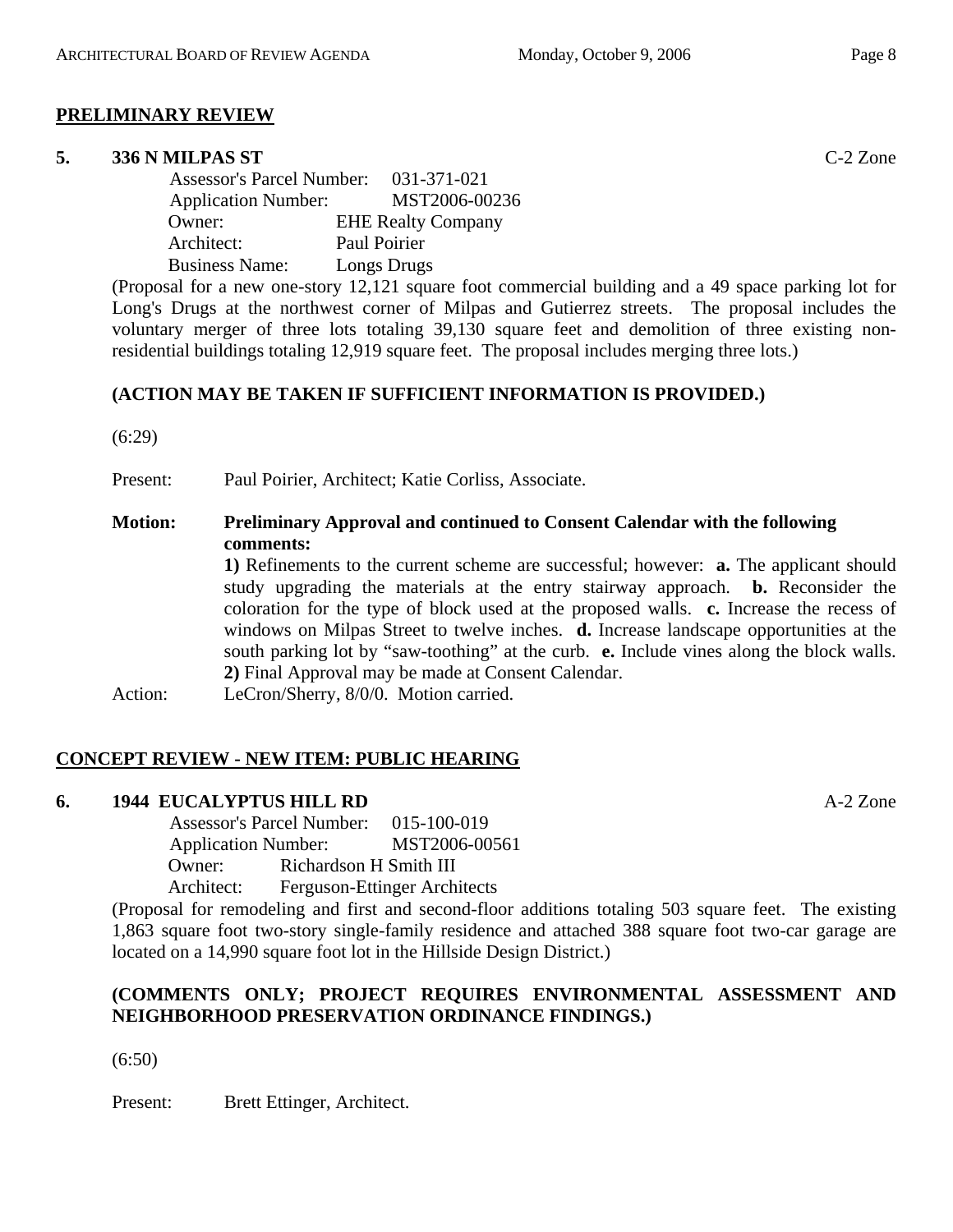**Motion: Preliminary Approval of the project with the finding that the Neighborhood Preservation Ordinance criteria have been met as stated in Subsection 22.68.060 of the City of Santa Barbara Municipal Code with the following comments: 1)** Continued indefinitely to the Consent Calendar for Final Approval. **2)** The materials differentiation is appreciated. Action: Wienke/LeCron, 7/0/0. Motion carried. (Manson-Hing absent.)

# **PRELIMINARY REVIEW**

#### **7. 333 S CANADA ST A** R-3 Zone

 Assessor's Parcel Number: 017-300-021 Application Number: MST2005-00682 Owner: Shannon Family Living Trust Architect: Joseph Moticha

(Proposal to construct a new three-story duplex consisting of a 674 square foot two-car garage with a 1,143 square foot duplex above and 156 square foot of balcony on a 5,000 square foot lot. The lot is currently developed with an existing 772 square foot two-story residence with a 772 square foot threecar garage which is proposed to remain unaltered. The site previously had a two-story duplex which was demolished under BLD2005-01336.)

# **(ACTION MAY BE TAKEN IF SUFFICIENT INFORMATION IS PROVIDED.)**

(7:02)

Present: Joseph Moticha, Architect.

**Motion: Continued indefinitely to the Full Board with the following comments: 1)** Restudy the pitch of the third story roof to allow additional setbacks at the front for the third story. **2)** The roof of the front elevation should extend across the entire building, thereby causing the third-story to appear more integrated into the roof of the secondstory. **3)** Restudy the first floor of the existing building and new building to be stucco rather than vertical board and batten siding. Action: Sherry/Wienke, 7/0/0. Motion carried. (Manson-Hing absent.)

# **CONCEPT REVIEW - CONTINUED ITEM**

### **8. 644 CALLE RINCONADA** E-3/SD-2 Zone

 Assessor's Parcel Number: 053-063-010 Application Number: MST2006-00111

Owner: Kenneth and Jane Hahn Family Trust 1

(Proposal to add a second-story to an existing 1,703 square foot one-story single-family residence. The project includes demolition of 156 square feet on the first floor, addition of 626 square feet of living space on the first and second floors, and 270 square feet of garage space for a second car. The resulting two-story single family residence will total 2,443 square feet. A modification is requested for encroachment of the garage into the interior yard setback.)

# **(Second Concept Review. Modification approved on September 27, 2006.) (PROJECT REQUIRES NEIGHBORHOOD PRESERVATION ORDINANCE FINDINGS.)**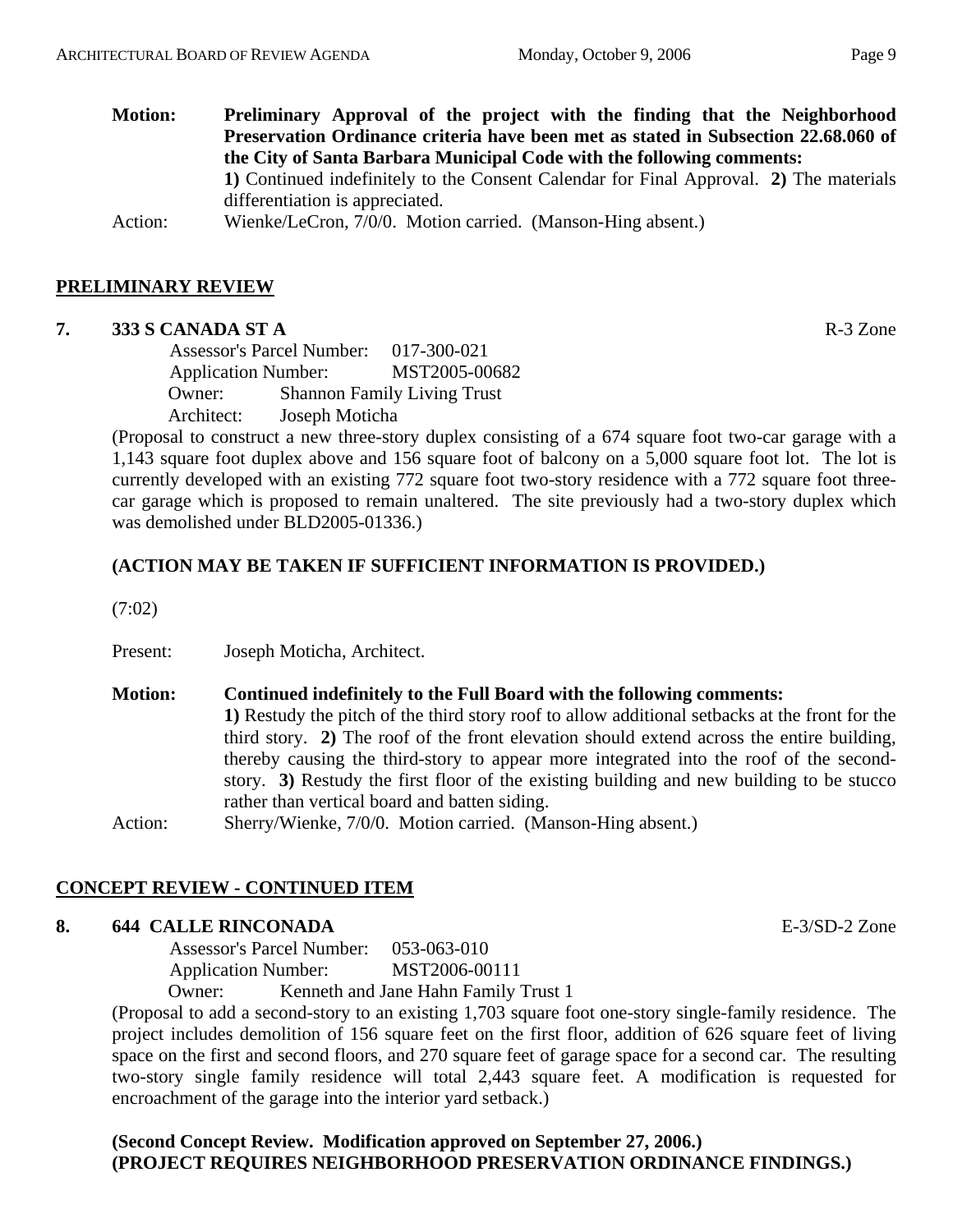(7:26)

Present: Jane Hahn, Owner; Randall Hahn, Brother-in-Law.

**Motion: Preliminary Approval of the project with the finding that the Neighborhood Preservation Ordinance criteria have been met as stated in Subsection 22.68.060 of the City of Santa Barbara Municipal Code and return to Consent Calendar with the following comments:**

**1)** The Board appreciates the friendliness of the design, but requests that the applicant: **a)** Resolve issues with plate heights, **b)** Resolve grading issues with respect to the garage. **c)** Restudy the fenestration on the front to eliminate the situation caused by siding and stucco on the same plane. **d)** Study the detailing of the front entry gable element. **e)** Study the spacing of the second level railing posts. **2)** Use high quality carriage style garage doors with glass along the top to eliminate the proposed windows above the header. **3)** The use of solar panels is appreciated.

Action: Sherry/Wienke, 7/0/0. Motion carried. (Manson-Hing absent.)

# **CONCEPT REVIEW - NEW ITEM: PUBLIC HEARING**

#### **9. 1416 W VALERIO ST** R-1 Zone

 Assessor's Parcel Number: 041-040-011 Application Number: MST2006-00521 Owner: Gareth Thomas Architect: Lawrence Thompson

(Proposal to construct a two-story 2,425 square foot single-family residence and attached 475 square foot two-car garage on a 4,625 square foot vacant lot in the Hillside Design District. The proposal includes a total of 194 cubic yards of grading.)

# **(COMMENTS ONLY; PROJECT REQUIRES ENVIRONMENTAL ASSESSMENT AND NEIGHBORHOOD PRESERVATION ORDINANCE FINDINGS.)**

(7:47)

Present: Lawrence Thompson, Architect; Gareth Thomas, Owner.

Public comment opened at 8:00 p.m.

Joy Robledo, neighbor, opposed. Read a letter into the record stating concerns with excessive floor to area ratios.

Dave Davis, neighbor opposed. Expressed concern with inappropriate size, scale, and floor area ratio given the canyon lot size.

Bob and Pam Wilkinson, neighbor opposed to the size of the proposal given the lot size..

Alejandro Andreatta and Ingrid Bowman, neighbors, opposed to the impacts the project will have on their property.

Robert Wilkinson, neighbor, opposed to the size, mass, and scale.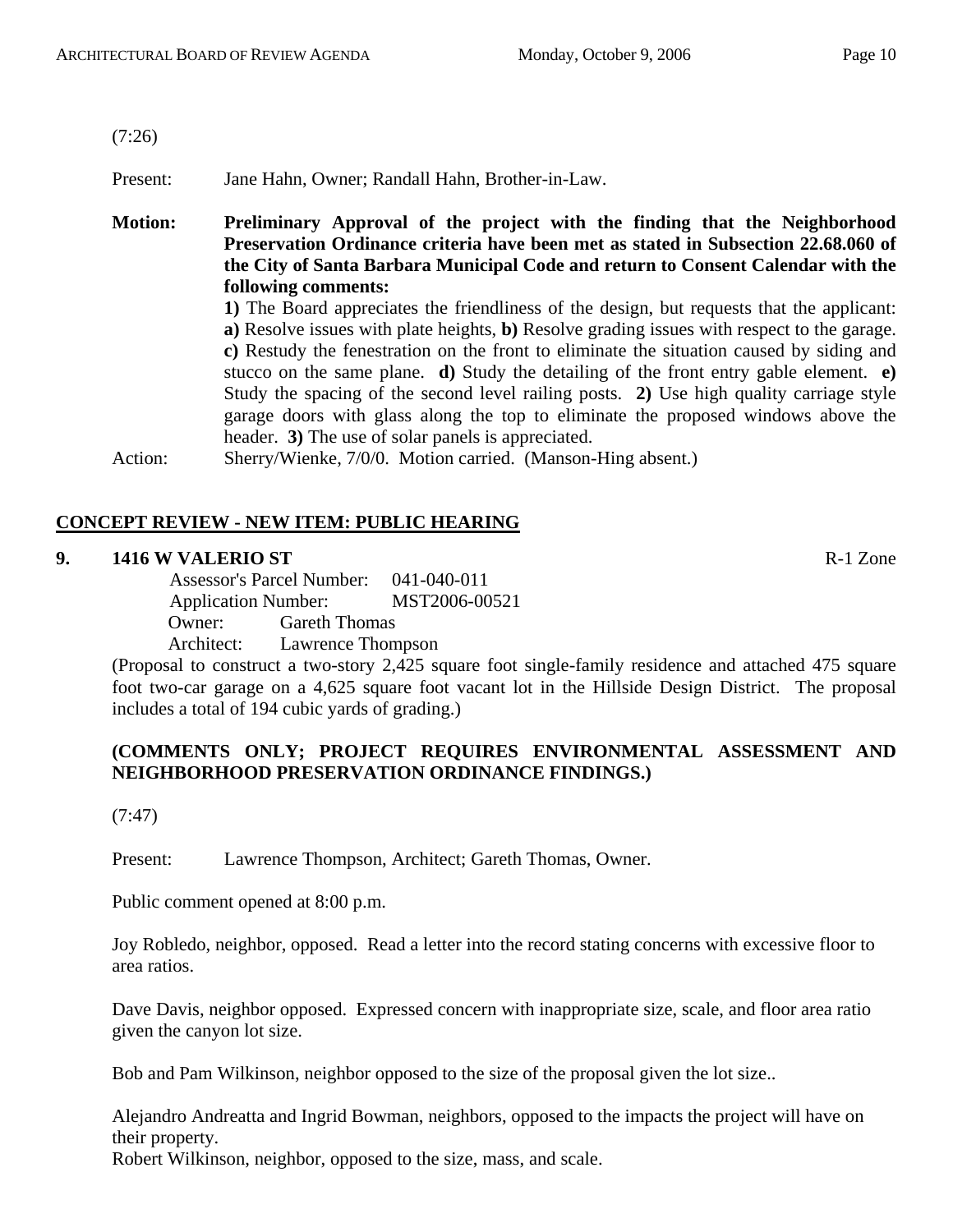Kathleen Weinheimer, resident, opposed to size, bulk and scale.

Sally Walker, neighbor, opposed. Read into the record a letter expressing concern with neighborhood incompatibility, lack of open yard space, and lack of safety egress.

Public comment closed at 8:17 p.m.

# **Motion: Continued indefinitely to the Full Board with the following comments:**

**1)** The Board is concerned with the size, bulk, and scale of the proposal, therefore: **a)** The Board will conduct an organized site visit; **b)** The applicant is to install 2 or 3 story poles, *in accordance with staff direction*, prior to the Board's site visit; **c)** The applicant is to provide a Floor Area Ratio study; **d)** The applicant is to study the Hillside Design Guidelines. **2)** There is concern with the number of second-story cantilevers and the lack of setbacks from the first-floor. **3)** There is concern with the balconies and roof decks, and their impact to the neighbor's privacy.

Action: LeCron/Mosel, 6/1/0. Motion carried. Mudge opposed. (Manson-Hing absent.)

# **CONCEPT REVIEW - NEW ITEM: PUBLIC HEARING**

# **10. 2515 MEDCLIFF RD** E-3/SD-3 Zone

 Assessor's Parcel Number: 041-330-036 Application Number: MST2006-00368 Owner: Gary Caesar Architect: James LeCron

(Proposal for additions and remodeling for an existing 1,348 square foot single-family residence. The project consists of a 339 square foot first-floor addition, a new 1,576 square foot second-story, and a 404 square foot two-car garage, resulting in a 3,667 square foot residence, including garage. Modifications are requested for encroachment of additions and window changes in the required interior yard. The project is located on a 15,469 square foot lot in the Hillside Design District as well as the Appealable Jurisdiction of the Coastal Zone. Planning Commission approval of a Coastal Development Permit is requested.)

# **(COMMENTS ONLY; PROJECT REQUIRES ENVIRONMENTAL ASSESSMENT, NEIGHBORHOOD PRESERVATION ORDINANCE FINDINGS AND PLANNING COMMISSION APPROVAL FOR A COASTAL DEVELOPMENT PERMIT AND MODIFICATIONS.)**

(8:40)

Present: James LeCron, Architect.

Public comment opened at 8:45 p.m.

A letter from Bernie Bernstein expressing concern with the size of the project was into the record.

Public comment closed at 8:46 p.m.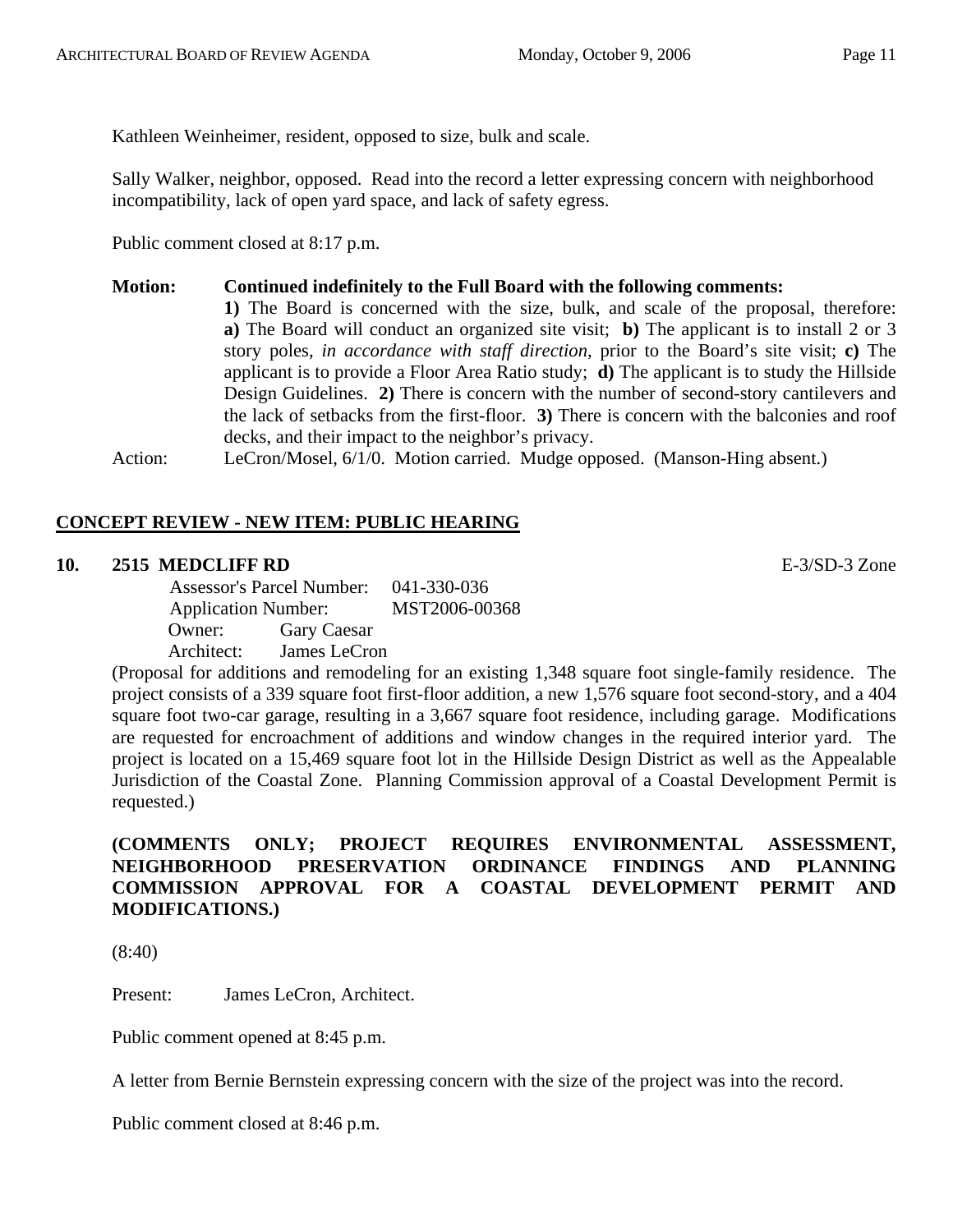**Motion: Continued indefinitely to the Planning Commission and return to Full Board with the following comments:** 

**1)** The proposed second-story addition above the first-floor envelope is an appropriate solution for the site. **2)** The style of architecture is in keeping with the beach bluff location, however: **a)** Provide an enhanced entry experience at front entry porch. **b)** Some suggestions include restudying the second story mass to pull it back from entry porch below in order to create larger entry porch experience. **c)** Increase the landscape buffer between the motor-court and the neighbor to the north. **d)** Side elevations appear boxy, given that the house is built at the setback lines. Provide a landscape buffer. **e)** Restudy the south elevation facing the beach, especially at the corner glazed element to provide a more contemporary solution to that corner. **2)** Provide photo documentation from the proposed second level family room to address privacy concerns. **3)** The requested modification is technical in nature, given that it follows the existing building envelope on the side property line. **4)** Provide high quality detailing for garage doors and other elements when project returns.

Action: Wienke/Sherry, 6/0/0. Motion carried. (Manson-Hing absent. LeCron stepped down.)

# *CONSENT CALENDAR*

# **REVIEW AFTER FINAL**

# **A. 1759 GRAND AVE** R-2 Zone

Assessor's Parcel Number: 027-141-006 Application Number: MST2005-00780 Architect: Kirk Gradin Owner: 1759 Grand Avenue Associates, LLC

(Proposal to construct a 2,318 square foot, two-story residence (Unit A) with an attached 503 square foot garage; a 1,840 square foot two-story residence (Unit B) with an attached 518 square foot garage; and a 2,245 square foot residence (Unit C) with an attached 503 square foot garage on a vacant 16, 900 square foot lot located in the Hillside Design District. The project will result in 7,927 square feet of structures on the lot. Two modifications are requested for front yard encroachment for the garage and for an overheight wall along the driveway.)

# **(Review After Final for changes to wall along driveway.)**

Continued indefinitely at the applicant's request.

# **REVIEW AFTER FINAL**

# **B.** 1310 CRESTLINE DR **E-1** Zone

Assessor's Parcel Number: 049-251-002 Application Number: MST2005-00484 Owner: Larry Urzua Architect: Joaquin Ornelas, Jr.

(Proposed replacement of existing windows for an existing 2,876 square foot single-family residence on a .25 acre lot in the Hillside Design District.)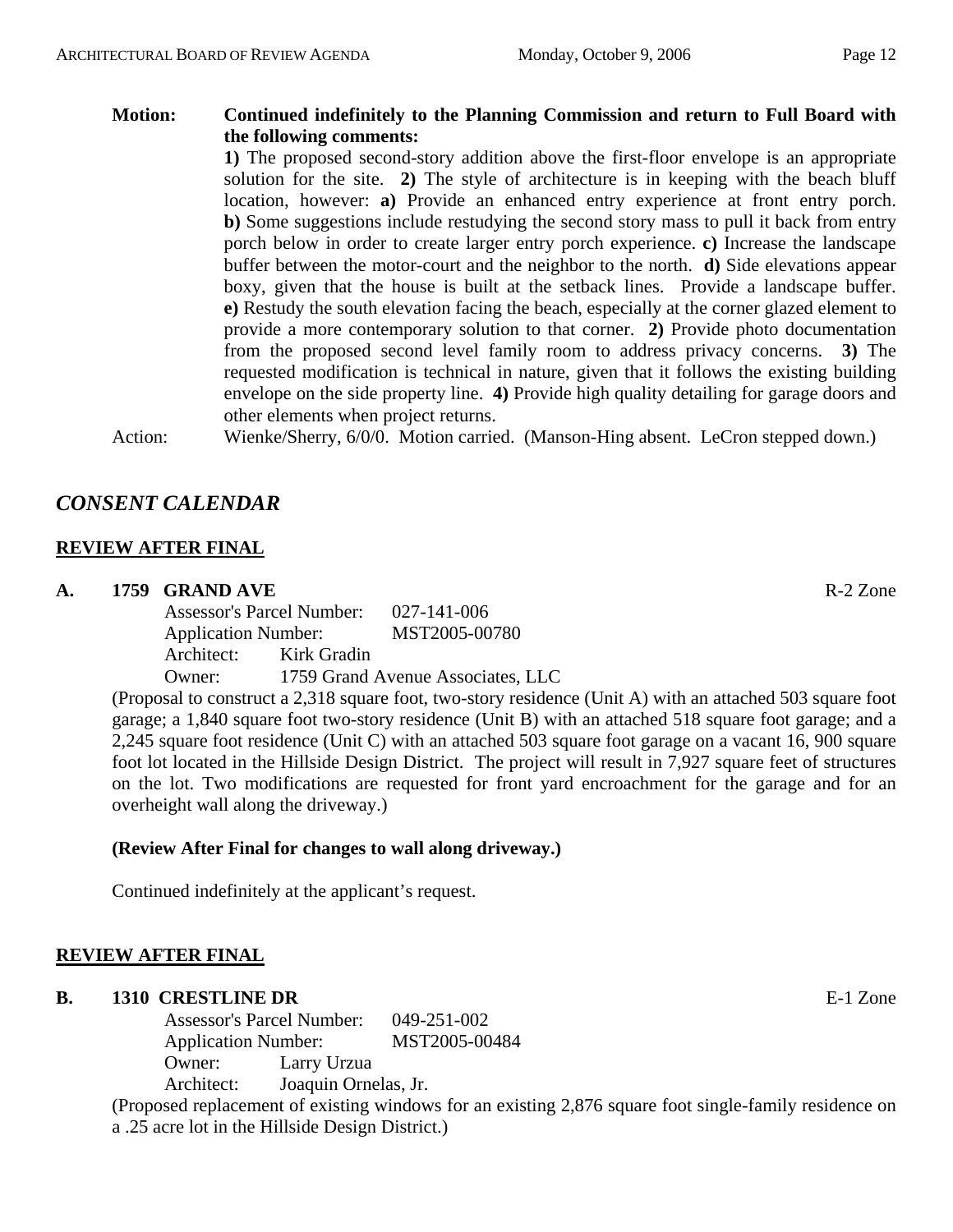# **(Review After Final for revised front entry and window configuration.)**

# **(PROJECT REQUIRES NEIGHBORHOOD PRESERVATION ORDINANCE FINDINGS.)**

Final Approval as submitted of the Review After Final with the finding that the Neighborhood Preservation Ordinance criteria have been met as stated in Subsection 22.68.060 of the City of Santa Barbara Municipal Code.

#### **FINAL REVIEW**

#### **C. 616 E MICHELTORENA ST** R-2 Zone

Assessor's Parcel Number: 029-033-004 Application Number: MST2005-00686 Owner: Rogelio and Rebecca Trujillo Family Trust Architect: Duffy Smith Contractor: Joe Carrillo (New Contractor)

(Proposal to legalize a 208 square foot storage space on the first floor, and legalize a 174 square foot, second-floor addition at the rear of the existing 1,677 square foot, two-story duplex on a 7,500 square foot lot. The proposal includes the demolition of an existing deck and exterior stair and the construction of a 192 square foot deck and stair. The reconstruction of the existing 385 square foot, detached garage is under separate permit.)

#### **(Revised Preliminary Approval to leave the existing deck and stair unchanged.)**

Final Approval as submitted.

# **FINAL REVIEW**

#### **D. 1112 MANITOU RD R-1** Zone

Assessor's Parcel Number: 043-270-001 Application Number: MST2005-00496 Owner: Richard Buford and Carolyn Gray Trust Applicant: Hugh Twibell

(Proposal for a 1,942 square foot two-story addition to an existing 1,777 square foot single-story residence on a 15,000 square foot lot in the Hillside Design District. A new 217 square foot terrace is also proposed.)

#### **(PROJECT REQUIRES NEIGHBORHOOD PRESERVATION ORDINANCE FINDINGS.)**

Final Approval as noted with the finding that the Neighborhood Preservation Ordinance criteria have been met as stated in Subsection 22.68.060 of the City of Santa Barbara Municipal Code, and with the condition that the soils report recommendation shall be incorporated onto the project plans.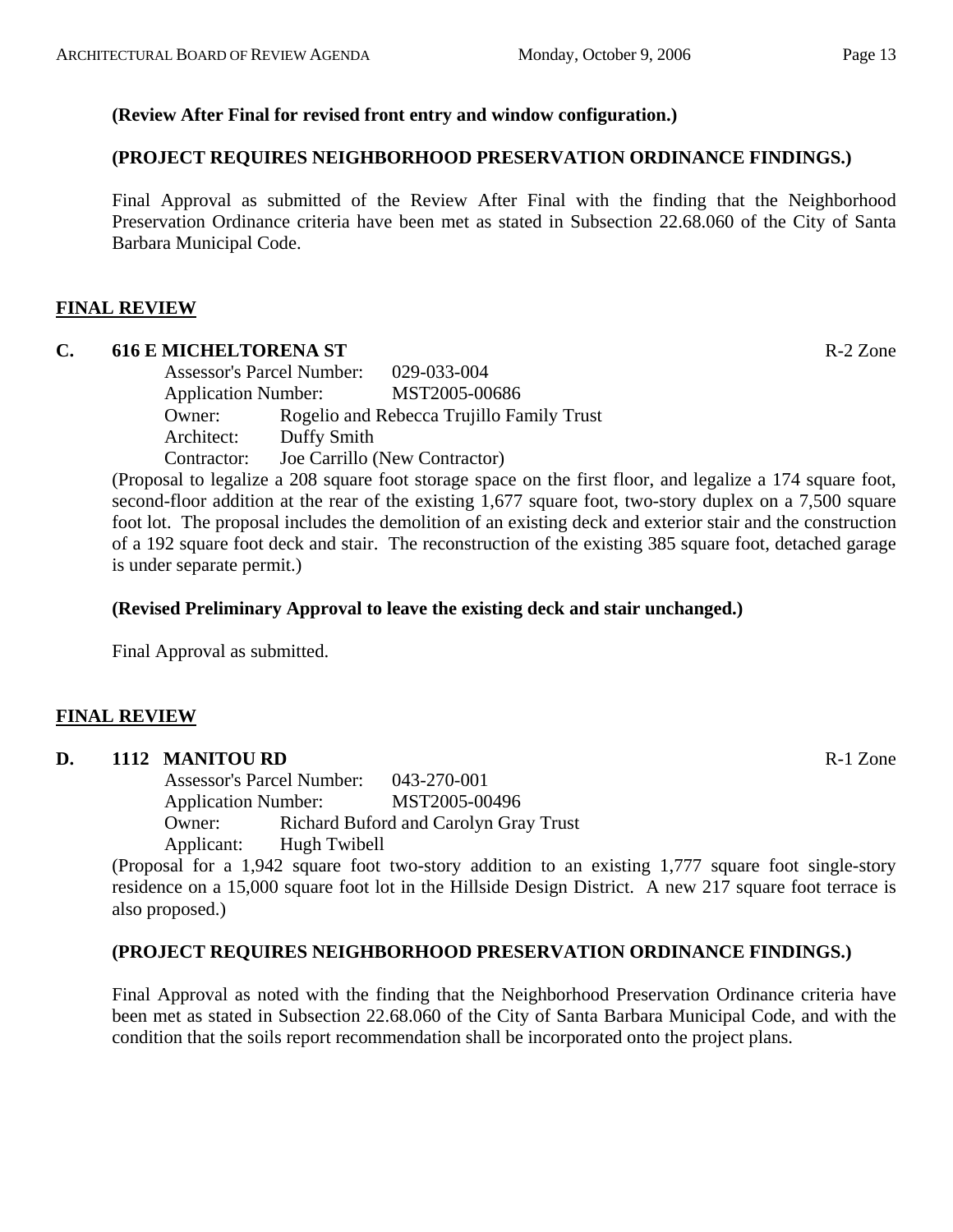# **REFERRED BY FULL BOARD**

# **E.** 1316 BATH ST **R-4 Zone**

Assessor's Parcel Number: 039-121-020 Application Number: MST2001-00822 Owner: Marlies Marburg Architect: Larry Thompson

(The proposal involves the conversion and partial demolition of a 468 square foot two-car garage to a 374 square foot hotel room for the Glenborough Inn. A 70 square foot addition is proposed to join the converted garage to the main building, which includes four existing hotel rooms. Proposed above the converted hotel room (Unit #5) is a 282 square foot hotel room (Unit #4). The former Unit #4 would be converted into a breakfast pavilion for the hotel guests. A 64 square foot gazebo is also proposed. Three uncovered parking spaces would be provided on site and two uncovered parking spaces would continue to be provided at the main site of Glenborough Inn, located at 1327 Bath Street. The main site includes five additional bed and breakfast units. One of the existing parking spaces in a three-car garage at 1327 Bath Street would be converted to a storage room resulting in a total of seven on-site parking spaces. The discretionary applications required for this project are modifications to allow Unit #5 to be located within the rear and interior yard setbacks, for the 70 square foot addition to be located within the interior yard setback, for Unit #4 to be located in the rear yard setback and for the converted storage room to encroach into the required rear yard setback.)

#### **(Final Approval is requested.)**

Final Approval of the Architecture and Landscape Plans.

# **FINAL REVIEW**

# **F. 2233 STANWOOD DR** A-1 Zone Assessor's Parcel Number: 019-360-017 Application Number: MST2006-00260 Owner: Morton & Caroline Sacks Agent: Permit Planners Designer: Design Group

(Proposal to remove existing entry walls from two locations along Stanwood Drive and replace with new landscaping at one location and construct new 8'-0" tall entry and gate at other location. Also proposed is to replace existing landscaping with a new 7'-0" tall entry and gate along Orizaba Lane and to construct a new 8'-0" tall sound wall in the front yard along Stanwood Drive.)

# **(PROJECT REQUIRES NEIGHBORHOOD PRESERVATION ORDINANCE FINDINGS.)**

Continued indefinitely at the applicant's request.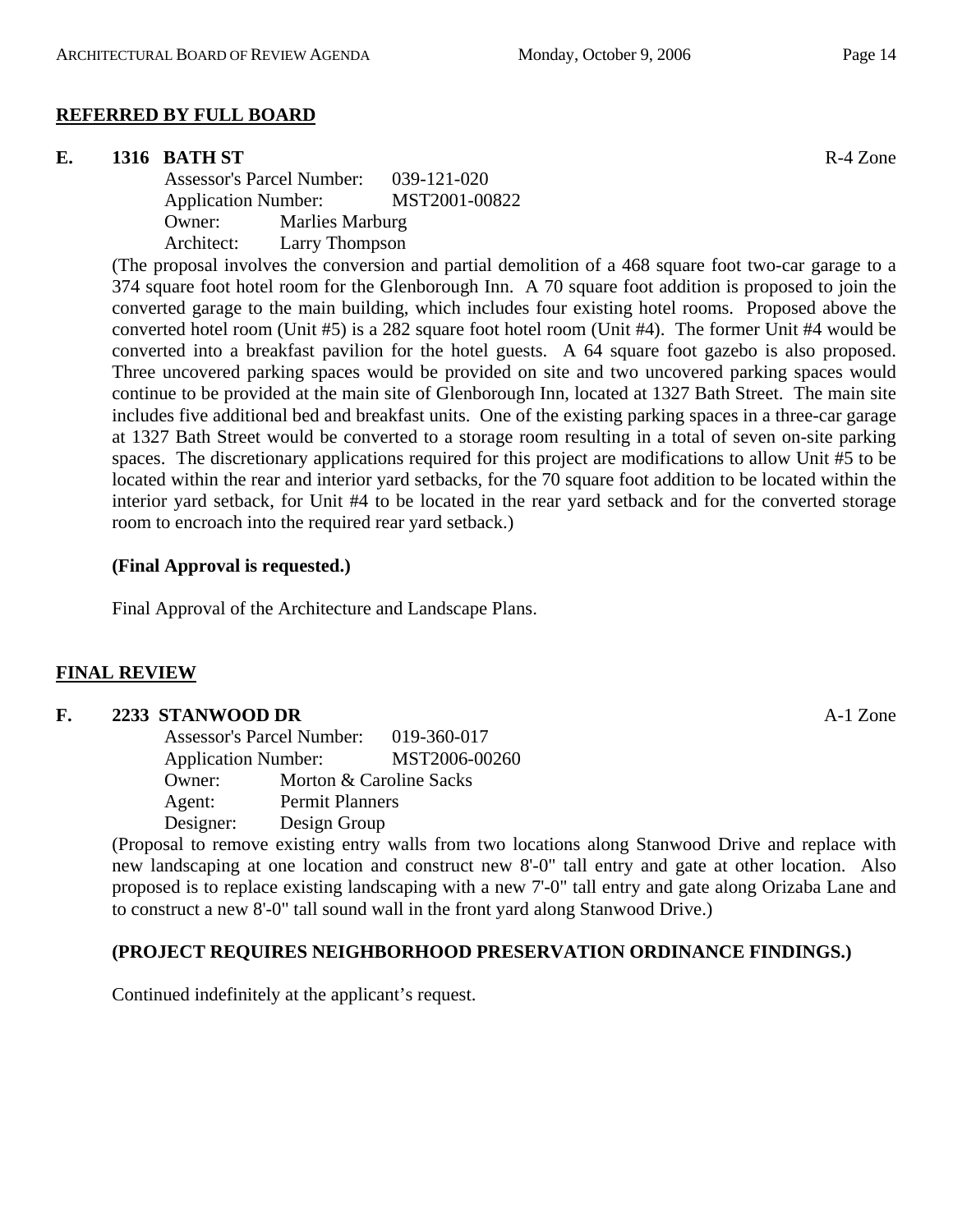# **CONTINUED ITEM**

#### **G. 514 W VICTORIA ST** R-3 Zone

Assessor's Parcel Number: 039-103-007 Application Number: MST2006-00110 Owner: Jose Rosario Pinedo Applicant: Armando Arias

(Proposal to construct a 1,950 square foot two-story residential unit including a 420 square foot two-car garage. This new unit will be attached to the rear of the existing 1,896 square foot single-family residence and two-car garage to create a duplex on the 6,187 square foot lot.)

# **(Final Approval of the window details is requested.)**

Final Approval as submitted.

# **CONTINUED ITEM**

#### **H. 1515 ALAMEDA PADRE SERRA** E-1 Zone

Assessor's Parcel Number: 029-060-005 Application Number: MST2004-00861 Owner: Amalia Alcantar Castelo, 2000 Family Trust Architect: Gil Garcia

(Proposal to add 133 square feet to the basement level, add 215 square feet to the first floor and add a 276 square foot loft to the main level of the existing 4,902 square foot single-family residence with a 648 square foot attached garage. Proposal will also include a remodeled and re-finished exterior finish. The project will result in a three-story 5,525 square foot single-family residence with an attached 648 square foot two-car garage on a 28,781 square foot lot located in the Hillside Design District.)

# **(Final Approval of the colors and materials is requested.)**

Final Approval as noted of the colors and materials.

# **REFERRED BY FULL BOARD**

#### **I. 1515 CLIFF DR** E-3/SD-3 Zone

Assessor's Parcel Number: 045-031-005 Application Number: MST2006-00203 Owner: Jeffrey Seawards Architect: William Cooper

(Proposal to construct a new 3,347 square foot two-story, single-family residence with attached 480 square foot two-car garage, and a 473 square foot second-floor covered deck and stair on a vacant 10,996 square foot lot in the Non-Appealable jurisdiction of the Coastal Zone. The project includes 207 cubic yards of grading outside the building footprint.)

#### **(This is an in-progress review.)**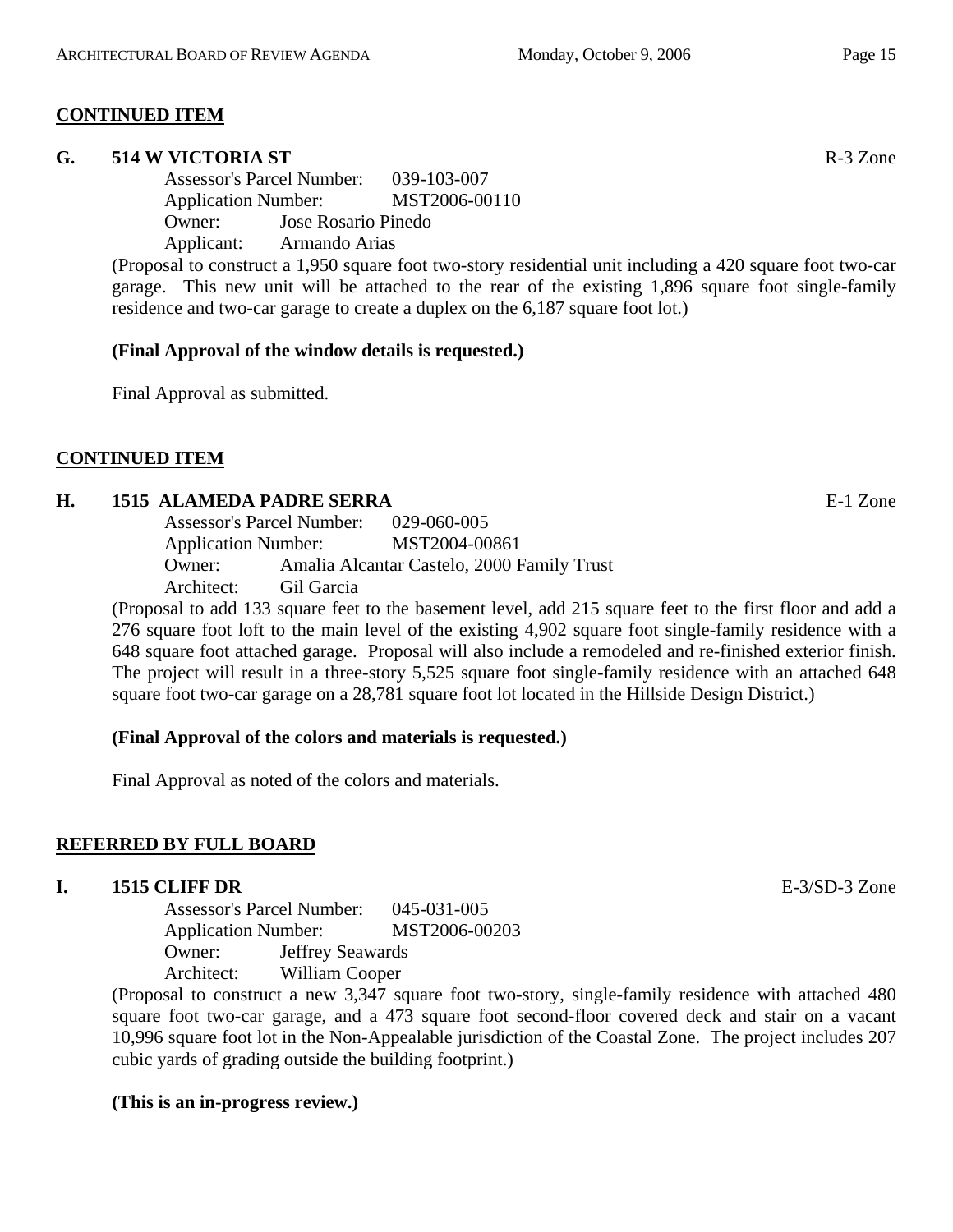# **NEW ITEM**

# **J. 1604 LOMA ST** E-1/R-2 Zone

Assessor's Parcel Number: 027-152-014 Application Number: MST2006-00600 Owner: Kieran and Amy Maloney Applicant: Studio G Design Contractor: Michael Vining

(Proposal for an interior remodel, relocation of windows and doors, and an addition of a 20 square foot front entrance for an existing 2,666 square foot single-family residence with a 490 square foot garage and a 150 square foot storage building on a 10,161 square foot lot in the Hillside Design District.)

# **(PROJECT REQUIRES NEIGHBORHOOD PRESERVATION ORDINANCE FINDINGS.)**

Continued one week at the applicant's request.

#### **NEW ITEM**

#### **K. 1971 CIELITO LN** A-1 Zone

Assessor's Parcel Number: 021-082-034 Application Number: MST2006-00601 Owner: George C Davis Contractor: R J Spann

(Proposal to add two skylights and interior remodel of kitchen for an existing 2,488 square foot residence with a 563 square foot detached garage on a 36,833 square foot lot in the Hillside Design District.)

#### **(PROJECT REQUIRES NEIGHBORHOOD PRESERVATION ORDINANCE FINDINGS.)**

Final Approval as submitted with the finding that the Neighborhood Preservation Ordinance criteria have been met as stated in Subsection 22.68.060 of the City of Santa Barbara Municipal Code.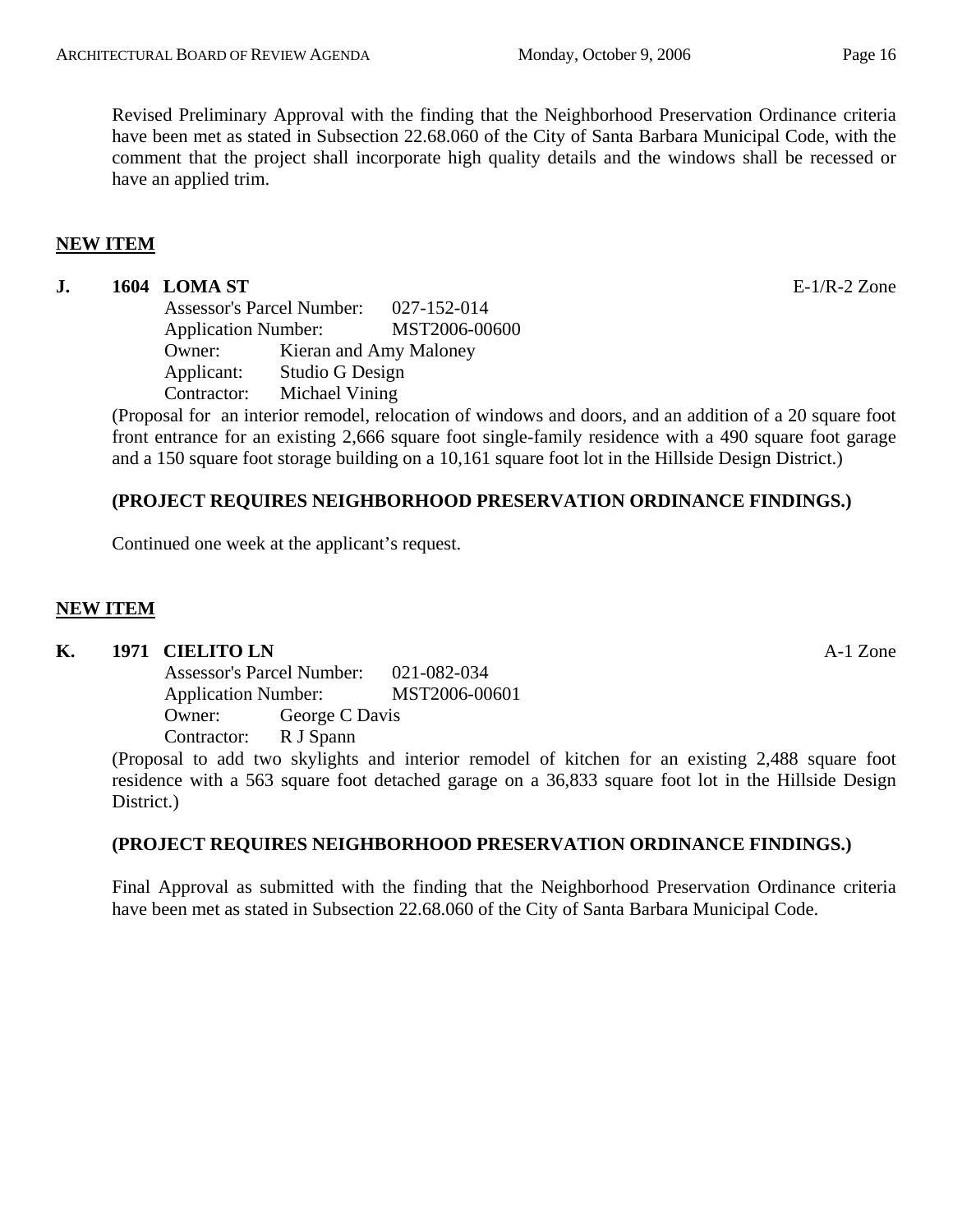# **NEW ITEM**

# **L. 1539 SHORELINE DR** E-3/SD-3 Zone

Assessor's Parcel Number: 045-182-002 Application Number: MST2006-00605 Owner: David Bisno Architect: Harrison Design Associates

(Proposal for a 147 square foot, one-story addition to an existing 2,896 square foot, one-story singlefamily residence on a 19,510 square foot lot in the Hillside Design District. Two covered parking spaces will remain. A Coastal Exclusion will be required.)

# **(COMMENTS ONLY; PROJECT REQUIRES ENVIRONMENTAL ASSESSMENT, NEIGHBORHOOD PRESERVATION ORDINANCE FINDINGS AND A COASTAL EXCLUSION.)**

Final Approval as submitted with the finding that the Neighborhood Preservation Ordinance criteria have been met as stated in Subsection 22.68.060 of the City of Santa Barbara Municipal Code, contingent upon the Coastal Exclusion.

# **NEW ITEM**

# **M. 1305 DOVER HILL RD** E-1 Zone

Assessor's Parcel Number: 019-202-006 Application Number: MST2006-00538 Owner: Peggy Haskell, Family Trust 8/24/94 Architect: Dwight Gregory

(Proposal to add a new wooden deck, balcony, laundry room, and second-floor interior floor area, remove existing windows and install sliding doors, and add a door on the north side of the lower level of a 2,366 square foot house on a 12,372 square foot lot in the Hillside Design District. The 476 square foot attached garage is to remain.)

# **(PROJECT REQUIRES NEIGHBORHOOD PRESERVATION ORDINANCE FINDINGS.)**

Continued one week.